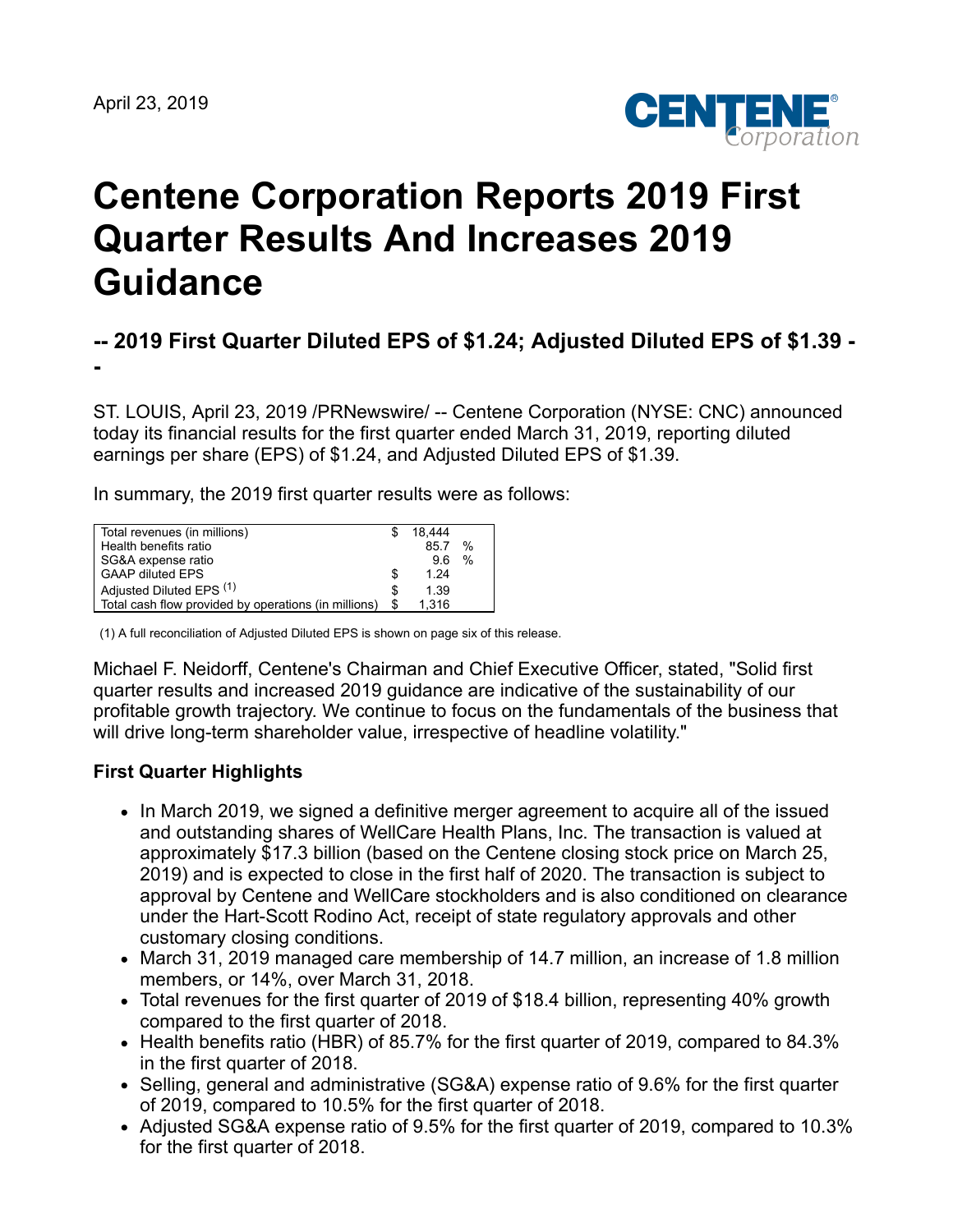- Diluted EPS for the first quarter of 2019 of \$1.24, compared to \$0.96 for the first quarter of 2018.
- Adjusted Diluted EPS for the first quarter of 2019 of \$1.39, compared to \$1.09 for the first quarter of 2018. Adjusted Diluted EPS for the first quarter of 2019 benefited from a lower tax rate associated with the finalization of a tax audit of \$0.02 per diluted share and higher investment income of \$0.01 per diluted share. The results for the first quarter of 2019 also included \$0.02 per diluted share of investment income from our deferred compensation investment portfolio. The deferred compensation portfolio earnings were substantially offset by increases in deferred compensation expense, recorded in SG&A expense.
- Operating cash flow of \$1.3 billion for the first quarter of 2019, representing 2.5x net earnings.

## **Other Events**

- In April 2019, we launched our OpiEnd Youth Challenge, a targeted curriculum for adolescents ages nine through 14 to raise awareness about opioid misuse and prevention. The OpiEnd Youth Challenge is the latest initiative as part of Centene's OpiEnd program, which addresses the national epidemic against opioid usage.
- In April 2019, we completed the acquisition of QCA Health Plan, Inc. and QualChoice Life and Health Insurance Company, Inc. The acquisition expands our footprint in Arkansas by adding additional members primarily through Commercial products.
- In April 2019, Centene and Washington University School of Medicine announced a partnership to transform and accelerate research into treatments for Alzheimer's disease, breast cancer, diabetes and obesity. As part of the partnership, Centene will fund up to \$100 million over 10 years in research at Washington University. Innovations and intellectual property that arise from the initiative will be commercialized through the ARCH Personalized Medicine Initiative, a joint venture between the Washington University School of Medicine and Centene.
- In March 2019, our New Hampshire subsidiary, NH Healthy Families, was awarded a contract to continue providing Medicaid services to enrollees statewide under a new five-year contract, which is expected to commence September 1, 2019.
- In February 2019, we announced the formation of Social Health Bridge Trust to help community based organizations and healthcare entities work more effectively to address the social determinants of health.
- In February 2019, Centene's two-for-one stock split of its shares of common stock became effective. All share and per share information presented in this press release has been adjusted for the two-for-one stock split.

# **Membership**

The following table sets forth our membership by line of business:

|                          | March 31,  |           |  |  |
|--------------------------|------------|-----------|--|--|
|                          | 2019       | 2018      |  |  |
| Medicaid:                |            |           |  |  |
| TANF, CHIP & Foster Care | 7.491.100  | 5,776,600 |  |  |
| ABD & LTSS               | 1,036,200  | 866,000   |  |  |
| <b>Behavioral Health</b> | 56,000     | 454,500   |  |  |
| <b>Total Medicaid</b>    | 8.583.300  | 7.097.100 |  |  |
| Commercial               | 2,472,700  | 2,161,200 |  |  |
| Medicare <sup>(1)</sup>  | 393.900    | 343.400   |  |  |
| Correctional             | 153,200    | 157,300   |  |  |
| Total at-risk membership | 11,603,100 | 9.759.000 |  |  |
| <b>TRICARE</b> eligibles | 2,855,800  | 2,851,500 |  |  |
| Non-risk membership      | 211.900    | 218.900   |  |  |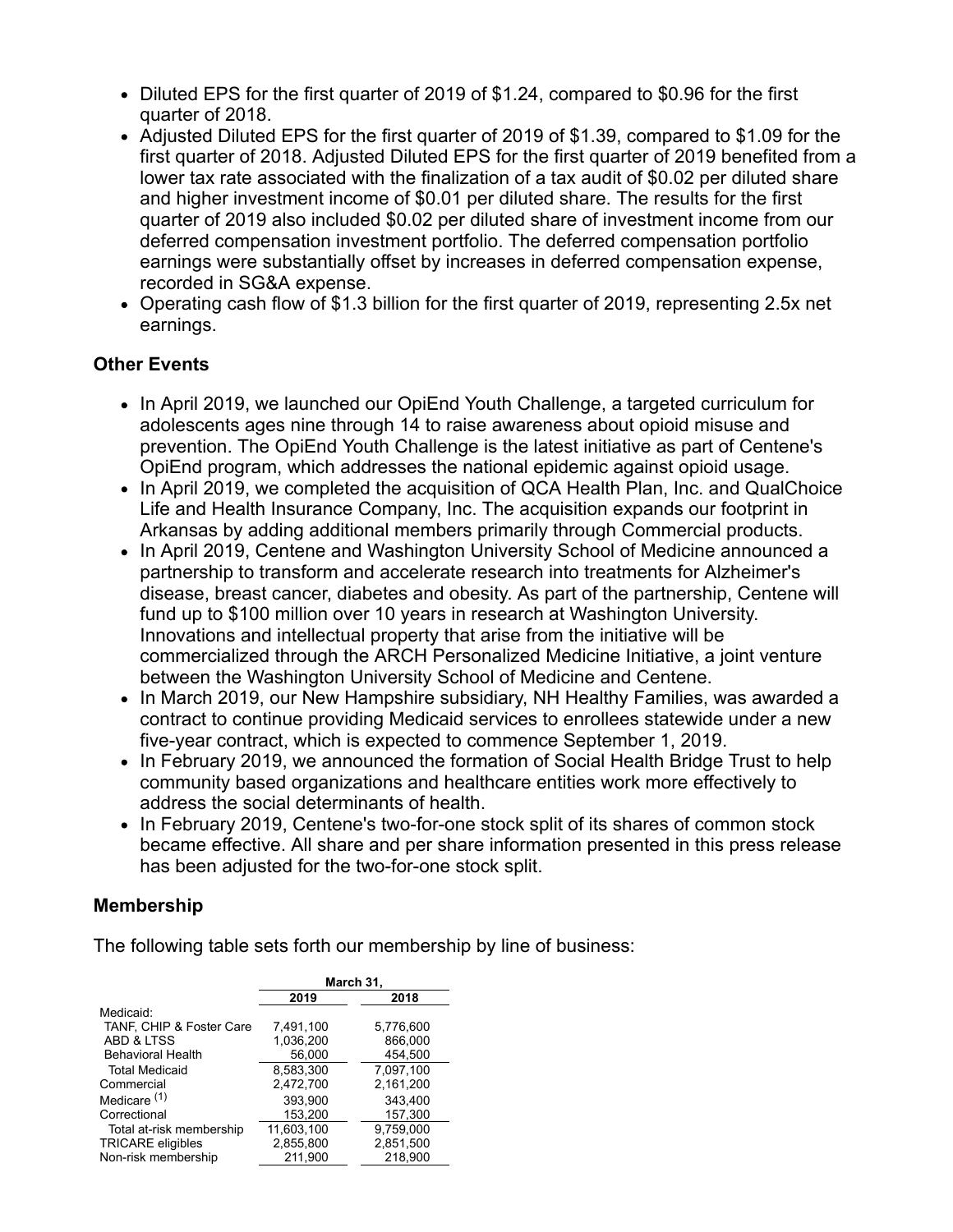(1) Membership includes Medicare Advantage, Medicare Supplement, Special Needs Plans, and Medicare-Medicaid Plans (MMP).

The following table sets forth additional membership statistics, which are included in the membership information above:

|                              | March 31, |           |  |  |
|------------------------------|-----------|-----------|--|--|
|                              | 2019      | 2018      |  |  |
| Dual-eligible $(2)$          | 625.600   | 438.200   |  |  |
| Health Insurance Marketplace | 1,968,700 | 1.603.800 |  |  |
| <b>Medicaid Expansion</b>    | 1.312.100 | 1,057,400 |  |  |

(2) Membership includes dual-eligible ABD & LTSS and dual-eligible Medicare membership in the table above.

#### **Revenues**

The following table sets forth supplemental revenue information for the three months ended March 31, (\$ in millions):

|                         | 2019   |    | 2018   | % Change<br>2018-2019 |               |
|-------------------------|--------|----|--------|-----------------------|---------------|
| Medicaid                | 12.608 | \$ | 8,205  | 54                    | $\%$          |
| Commercial              | 3,645  |    | 3,063  | 19                    | %             |
| Medicare <sup>(1)</sup> | 1,382  |    | 1.162  | 19                    | $\frac{0}{0}$ |
| Other                   | 809    |    | 764    |                       | %             |
| <b>Total Revenues</b>   | 18 444 |    | 13,194 | 40                    | $\%$          |

(1) Medicare includes Medicare Advantage, Medicare Supplement, Special Needs Plans, and MMP.

#### **Statement of Operations: Three Months Ended March 31, 2019**

- For the first quarter of 2019, total revenues increased 40% to \$18.4 billion from \$13.2 billion in the comparable period in 2018. The increase over the prior year was primarily due to the acquisition of Fidelis Care, expansions and new programs in many of our states in 2018 and 2019, including Florida, Illinois, New Mexico, and Pennsylvania, and growth in the Health Insurance Marketplace business in 2019. Total revenues also increased due to pass through payments, including approximately \$500 million from the State of California and approximately \$435 million from the State of New York, that were recorded in premium tax revenue and premium tax expense. These increases were partially offset by the health insurer fee moratorium in 2019.
- Sequentially, total revenues increased 11% over the fourth quarter of 2018 primarily due to increased pass through payments from the States of California and New York, growth in the Health Insurance Marketplace business, and expansion in our Pennsylvania market. These increases were partially offset by the health insurer fee moratorium in 2019.
- HBR of 85.7% for the first quarter of 2019 represents an increase from 84.3% in the comparable period in 2018. The acquisition of Fidelis Care and the impact of the health insurer fee moratorium in 2019 accounted for 130 basis points of the increase.
- HBR decreased sequentially from 86.8% in the fourth quarter of 2018. The decrease was primarily due to performance and seasonality in the Health Insurance Marketplace business, partially offset by the impact of the health insurer fee moratorium in 2019.
- The SG&A expense ratio was 9.6% for the first quarter of 2019, compared to 10.5% in the first quarter of 2018. The Adjusted SG&A expense ratio was 9.5% for the first quarter of 2019, compared to 10.3% in the first quarter of 2018. The SG&A and Adjusted SG&A expense ratios both decreased due to the acquisition of Fidelis Care, which operates at a lower SG&A expense ratio.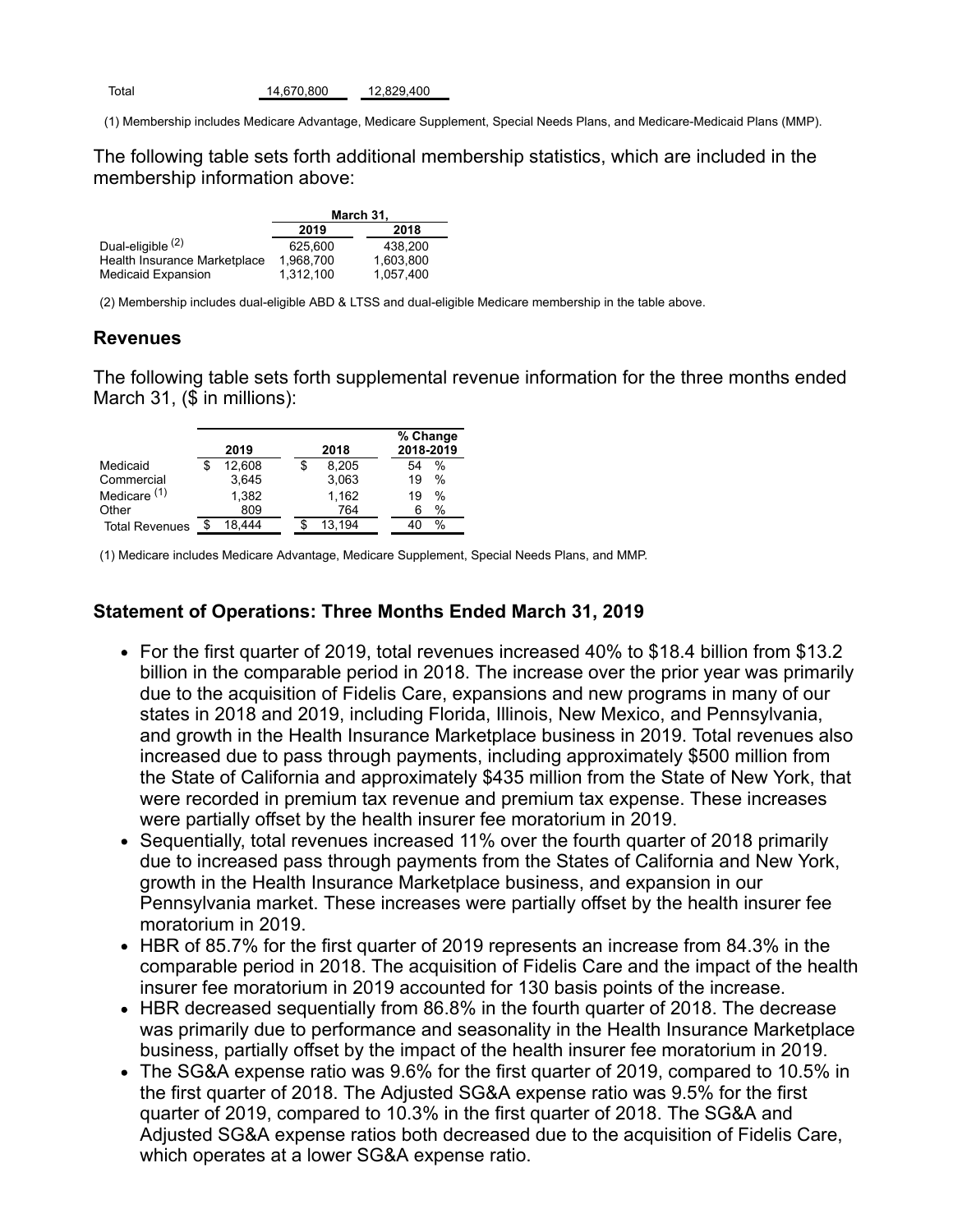The effective tax rate was 24.2% for the first quarter of 2019, compared to 34.1% in the first quarter of 2018. The effective tax rate for the first quarter of 2019 was lower by approximately 150 basis points due to the favorable resolution of an outstanding audit. The effective tax rate was also reduced in the first quarter of 2019 due to the impact of the health insurer fee moratorium.

# **Balance Sheet**

At March 31, 2019, the Company had cash, investments and restricted deposits of \$14.8 billion, including \$507 million held by unregulated entities. Medical claims liabilities totaled \$7.4 billion. The Company's days in claims payable was 48 days, which is consistent with year end. Total debt was \$6.8 billion, which includes \$357 million of borrowings on our \$1.5 billion revolving credit facility at quarter end. The debt to capitalization ratio was 36.5% at March 31, 2019, excluding \$135 million of non-recourse debt.

# **Outlook**

The Company's annual guidance for 2019 has been updated for the following significant items:

- An increase in total revenues guidance at the midpoint of \$2.5 billion, primarily driven by:
	- $\circ$  \$1.0 billion of additional pass through payments;
	- \$700 million associated with the Health Insurance Marketplace business, primarily due to a combination of higher than expected member retention and risk adjustment; and
	- \$500 million due to the changes in the Iowa contract award.
- A decrease in the effective tax rate of 50 basis points primarily related to the favorable audit results recognized in the first quarter.
- An increase to Adjusted Diluted EPS guidance at the midpoint of \$0.13. This increase is driven by the first quarter results, \$0.05 per diluted share for higher expected investment income, and \$0.05 per diluted share associated with the increased Health Insurance Marketplace revenue, partially offset by increased business expansion costs of \$0.02 per diluted share.

The Company's updated annual guidance for 2019 is as follows:

| Full Year 2019 |               |   |      |       |
|----------------|---------------|---|------|-------|
| Low            |               |   | High |       |
| 72.8           |               | S | 73.6 |       |
| 3.67           |               |   | 3.84 |       |
| 4.24           |               | S | 4.44 |       |
| 86.5           | $\%$          |   | 87.0 | $\%$  |
| 9.4            | %             |   | 9.9  | $\%$  |
| 9.3            | $\%$          |   | 9.8  | $\%$  |
| 24.5           | $\frac{0}{0}$ |   | 26.5 | $\%$  |
|                |               |   |      |       |
|                | 421.0         |   |      | 422.0 |

(1) Adjusted Diluted EPS excludes amortization of acquired intangible assets of \$0.46 to \$0.47 per diluted share and acquisition related expenses of \$0.11 to \$0.13 per diluted share.

(2) Adjusted SG&A expense ratio excludes acquisition related expenses of \$62 million to \$74 million.

# **Conference Call**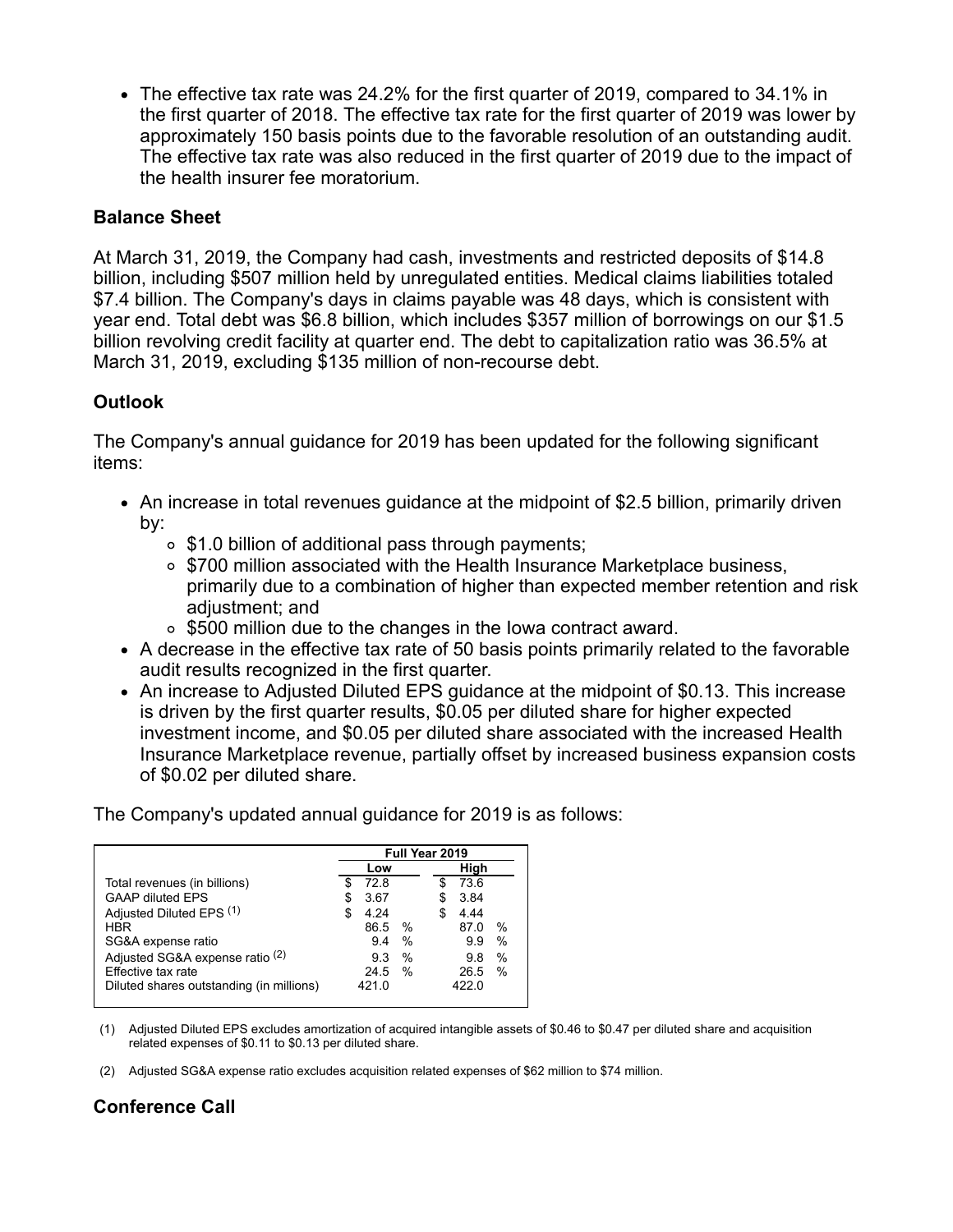As previously announced, the Company will host a conference call Tuesday, April 23, 2019, at approximately 8:30 AM (Eastern Time) to review the financial results for the first quarter ended March 31, 2019. Michael Neidorff and Jeffrey Schwaneke will host the conference call.

Investors and other interested parties are invited to listen to the conference call by dialing 1- 877-883-0383 in the U.S. and Canada; +1-412-902-6506 from abroad, including the following Elite Entry Number: 1795523 to expedite caller registration; or via a live, audio webcast on the Company's website at [www.centene.com,](http://www.centene.com/) under the Investors section.

A webcast replay will be available for on-demand listening shortly after the completion of the call for the next twelve months or until 11:59 PM (Eastern Time) on Tuesday, April 21, 2020, at the aforementioned URL. In addition, a digital audio playback will be available until 9:00 AM (Eastern Time) on Tuesday, April 30, 2019, by dialing 1-877-344-7529 in the U.S. and Canada, or +1-412-317-0088 from abroad, and entering access code 10129281.

### **Non-GAAP Financial Presentation**

The Company is providing certain non-GAAP financial measures in this release as the Company believes that these figures are helpful in allowing investors to more accurately assess the ongoing nature of the Company's operations and measure the Company's performance more consistently across periods. The Company uses the presented non-GAAP financial measures internally to allow management to focus on period-to-period changes in the Company's core business operations. Therefore, the Company believes that this information is meaningful in addition to the information contained in the GAAP presentation of financial information. The presentation of this additional non-GAAP financial information is not intended to be considered in isolation or as a substitute for the financial information prepared and presented in accordance with GAAP.

Specifically, the Company believes the presentation of non-GAAP financial information that excludes amortization of acquired intangible assets and acquisition related expenses allows investors to develop a more meaningful understanding of the Company's performance over time. The tables below provide reconciliations of non-GAAP items (\$ in millions, except per share data):

|                                            | <b>Three Months Ended</b><br>March 31, |      |  |      |
|--------------------------------------------|----------------------------------------|------|--|------|
|                                            |                                        | 2019 |  | 2018 |
| GAAP net earnings attributable to Centene  |                                        | 522  |  | 340  |
| Amortization of acquired intangible assets |                                        | 65   |  | 39   |
| Acquisition related expenses               |                                        | 18   |  | 21   |
| Income tax effects of adjustments (1)      |                                        | (20) |  | (14) |
| Adjusted net earnings                      |                                        | 585  |  | 386  |

(1) The income tax effects of adjustments are based on the effective income tax rates applicable to adjusted (non-GAAP) results.

|                                                |      | <b>Three Months Ended</b><br>March 31, | Annual<br><b>Guidance</b> |
|------------------------------------------------|------|----------------------------------------|---------------------------|
|                                                | 2019 | 2018                                   | December 31,<br>2019      |
| GAAP diluted EPS attributable to Centene       | 1 24 | 0.96                                   | $$3.67 - $3.84$           |
| Amortization of acquired intangible assets (1) | 0.12 | 0.09                                   | $$0.46 - $0.47$           |
| Acquisition related expenses (2)               | 0.03 | 0.04                                   | $$0.11 - $0.13$           |
| <b>Adjusted Diluted EPS</b>                    | 1.39 | 1.09                                   | $$4.24 - $4.44$           |

(1) The amortization of acquired intangible assets per diluted share presented above is net of an income tax benefit of \$0.04 and \$0.02 for the three months ended March 31, 2019 and 2018, respectively, and an estimated \$0.14 for the year ended December 31,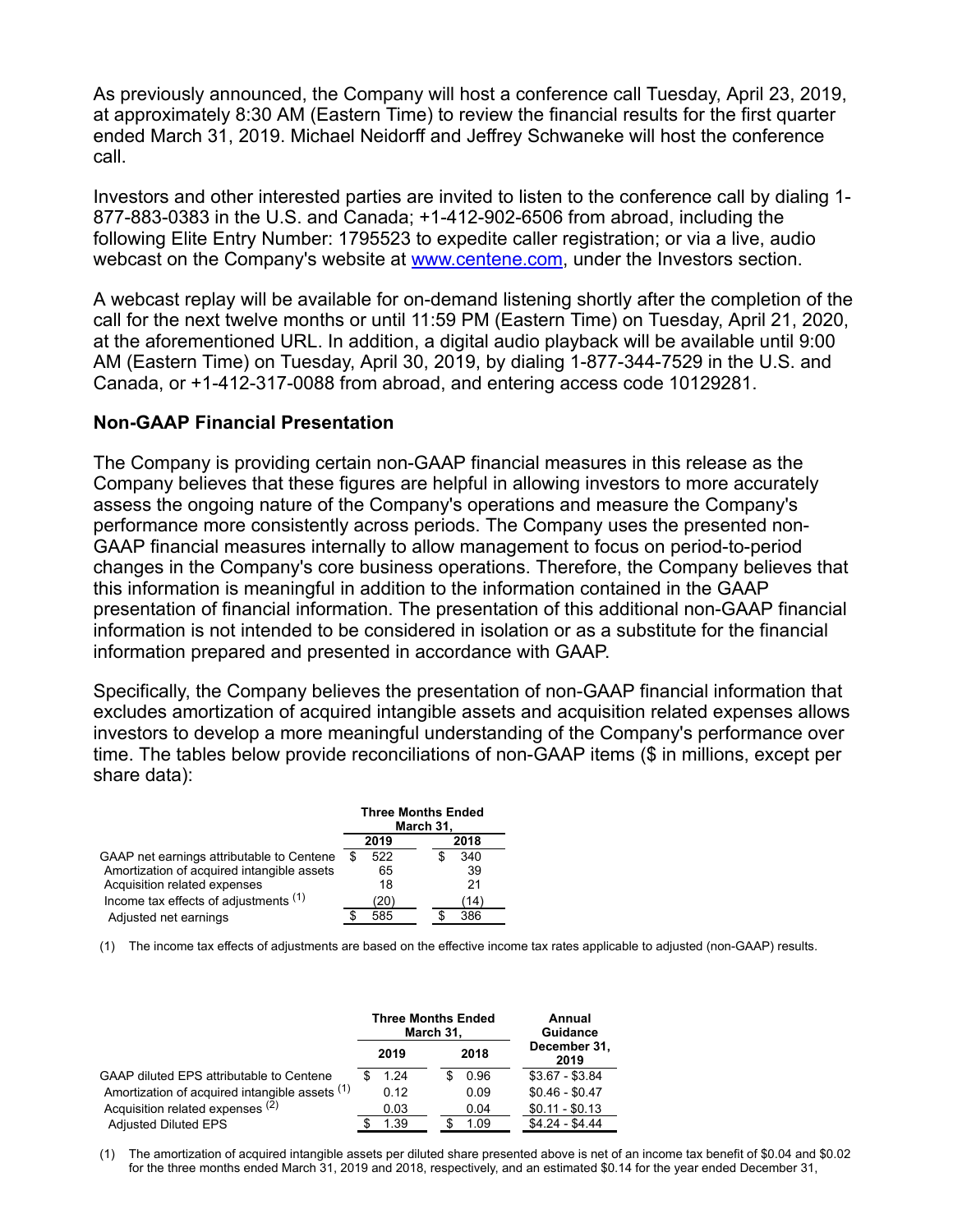2019.

(2) The acquisition related expenses per diluted share presented above are net of an income tax benefit of \$0.01 and \$0.02 for the three months ended March 31, 2019 and 2018, respectively, and an estimated \$0.04 for the year ended December 31, 2019.

|                              | <b>Three Months Ended</b><br>March 31, |       |  |       |
|------------------------------|----------------------------------------|-------|--|-------|
|                              |                                        | 2019  |  | 2018  |
| GAAP SG&A expenses           |                                        | 1.609 |  | 1.316 |
| Acquisition related expenses |                                        | 17    |  | 21    |
| Adjusted SG&A expenses       |                                        | 1.592 |  | 1.295 |

# **About Centene Corporation**

Centene Corporation, a Fortune 100 company, is a diversified, multi-national healthcare enterprise that provides a portfolio of services to government sponsored and commercial healthcare programs, focusing on under-insured and uninsured individuals. Many receive benefits provided under Medicaid, including the State Children's Health Insurance Program (CHIP), as well as Aged, Blind or Disabled (ABD), Foster Care and Long-Term Services and Supports (LTSS), in addition to other state-sponsored programs, Medicare (including the Medicare prescription drug benefit commonly known as "Part D"), dual eligible programs and programs with the U.S. Department of Defense. Centene also provides healthcare services to groups and individuals delivered through commercial health plans. Centene operates local health plans and offers a range of health insurance solutions. It also contracts with other healthcare and commercial organizations to provide specialty services including behavioral health management, care management software, correctional healthcare services, dental benefits management, commercial programs, home-based primary care services, life and health management, vision benefits management, pharmacy benefits management, specialty pharmacy and telehealth services.

Centene uses its investor relations website to publish important information about the Company, including information that may be deemed material to investors. Financial and other information about Centene is routinely posted and is accessible on Centene's investor relations website, <http://www.centene.com/investors>.

## **Forward-Looking Statements**

*All statements, other than statements of current or historical fact, contained in this press release are forward-looking statements. Without limiting the foregoing, forward-looking statements often use words such as "believe," "anticipate," "plan," "expect," "estimate," "intend," "seek," "target," "goal," "may," "will," "would," "could," "should," "can," "continue" and other similar words or expressions (and the negative thereof). Centene (the Company, our, or we) intends such forward-looking statements to be covered by the safe-harbor provisions for forward-looking statements contained in the Private Securities Litigation Reform Act of 1995, and we are including this statement for purposes of complying with these safe-harbor provisions. In particular, these statements include, without limitation, statements about our future operating or financial performance, market opportunity, growth strategy, competition, expected activities in completed and future acquisitions, including statements about the impact of our proposed acquisition (the WellCare Transaction) of WellCare Health Plans, Inc. (WellCare), our recent acquisition (the Fidelis Care Acquisition) of substantially all the assets of New York State Catholic Health Plan, Inc., d/b/a Fidelis Care New York ( Fidelis Care), investments and the adequacy of our available cash resources.*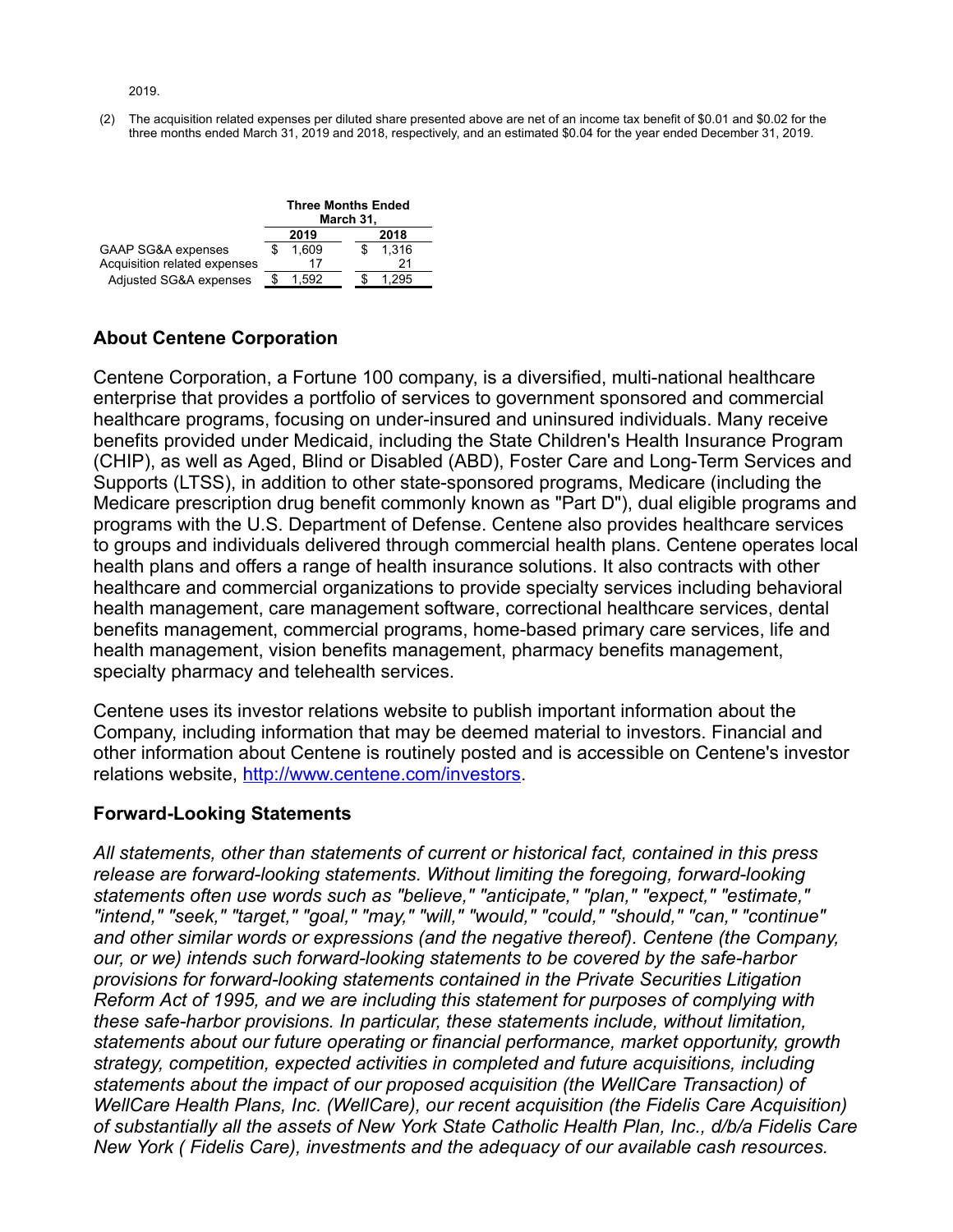*These forward-looking statements reflect our current views with respect to future events and are based on numerous assumptions and assessments made by us in light of our experience and perception of historical trends, current conditions, business strategies, operating environments, future developments and other factors we believe appropriate. By their nature, forward-looking statements involve known and unknown risks and uncertainties and are subject to change because they relate to events and depend on circumstances that will occur in the future, including economic, regulatory, competitive and other factors that may cause our or our industry's actual results, levels of activity, performance or achievements to be materially different from any future results, levels of activity, performance or achievements expressed or implied by these forward-looking statements. These statements are not guarantees of future performance and are subject to risks, uncertainties and assumptions. All forward-looking statements included in this press release are based on information available to us on the date hereof. Except as may be otherwise required by law, we undertake no obligation to update or revise the forward-looking statements included in this press release, whether as a result of new information, future events or otherwise, after the date hereof. You should not place undue reliance on any forward-looking statements, as actual results may differ materially from projections, estimates, or other forward-looking statements due to a variety of important factors, variables and events including but not limited to: the risk that regulatory or other approvals required for the WellCare Transaction may be delayed or not obtained or are obtained subject to conditions that are not anticipated that could require the exertion of management's time and our resources or otherwise have an adverse effect on us; the risk that our stockholders do not approve the issuance of shares of Centene common stock in the WellCare Transaction; the risk that WellCare's stockholders do not adopt the merger agreement (the Merger Agreement); the possibility that certain conditions to the consummation of the WellCare Transaction will not be satisfied or completed on a timely basis and, accordingly, the WellCare Transaction may not be consummated on a timely basis or at all; uncertainty as to the expected financial performance of the combined company following completion of the WellCare Transaction; the possibility that the expected synergies and value creation from the WellCare Transaction will not be realized, or will not be realized within the expected time period; the exertion of management's time and the Company's resources, and other expenses incurred and business changes required, in connection with any regulatory, governmental or third party consents or approvals for the WellCare Transaction; the risk that unexpected costs will be incurred in connection with the completion and/or integration of the WellCare Transaction or that the integration of WellCare will be more difficult or time consuming than expected; the risk that potential litigation in connection with the WellCare Transaction may affect the timing of the WellCare Transaction, cause it not to close at all, or result in significant costs of defense, indemnification and liability; unexpected costs, charges or expenses resulting from the WellCare Transaction; the possibility that competing offers will be made to acquire WellCare; the inability to retain key personnel; disruption from the announcement, pendency and/or completion of the WellCare Transaction, including potential adverse reactions or changes to business relationships with customers, employees, suppliers or regulators, making it more difficult to maintain business and operational relationships; the risk that, following the WellCare Transaction, the combined company may not be able to effectively manage its expanded operations; our ability to accurately predict and effectively manage health benefits and other operating expenses and reserves; competition; membership and revenue declines or unexpected trends; changes in healthcare practices, new technologies, and advances in medicine; increased healthcare costs; changes in economic, political or market conditions; changes in federal or state laws or regulations, including changes with respect to income tax reform or government healthcare programs as well as changes with respect to the Patient Protection and Affordable Care Act and the Health Care and Education Affordability Reconciliation Act,*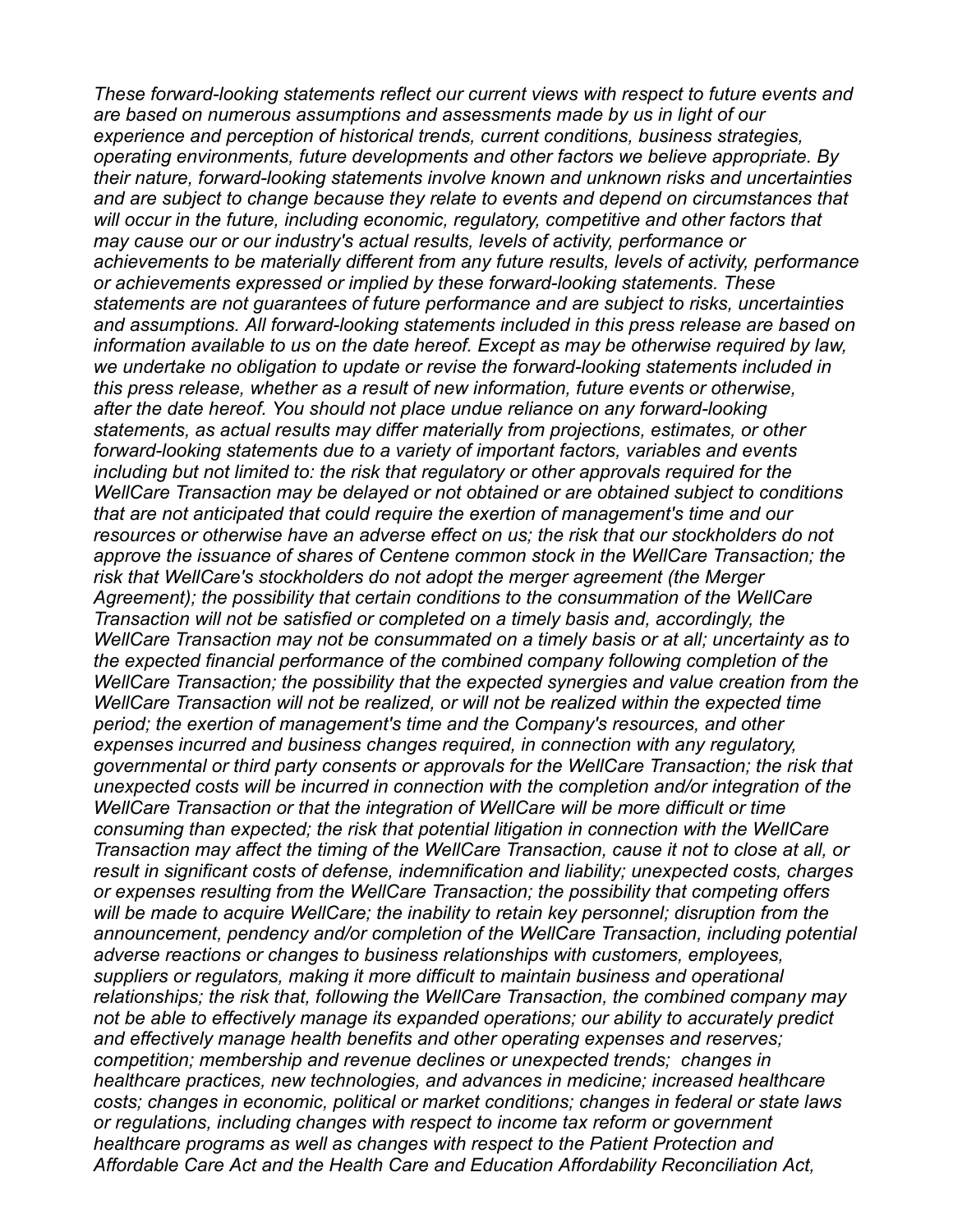*collectively referred to as the Affordable Care Act (ACA) and any regulations enacted thereunder that may result from changing political conditions or judicial actions, including the ultimate outcome of the District Court decision in "Texas v. United States of America" regarding the constitutionality of the ACA; rate cuts or other payment reductions or delays by governmental payors and other risks and uncertainties affecting our government businesses; our ability to adequately price products on federally facilitated and state-based Health Insurance Marketplaces; tax matters; disasters or major epidemics; the outcome of legal and regulatory proceedings; changes in expected contract start dates; provider, state, federal and other contract changes and timing of regulatory approval of contracts; the expiration, suspension, or termination of our contracts with federal or state governments (including but not limited to Medicaid, Medicare, TRICARE or other customers); the difficulty of predicting the timing or outcome of pending or future litigation or government investigations; challenges to our contract awards; cyber-attacks or other privacy or data security incidents; the possibility that the expected synergies and value creation from acquired businesses, including, without limitation, the Fidelis Care Acquisition, will not be realized, or will not be realized within the expected time period; the exertion of management's time and our resources, and other expenses incurred and business changes required in connection with complying with the undertakings in connection with any regulatory, governmental or third party consents or approvals for acquisitions, including the Fidelis Care Acquisition; disruption caused by significant completed and pending acquisitions, including, among others, the Fidelis Care Acquisition, making it more difficult to maintain business and operational relationships; the risk that unexpected costs will be incurred in connection with the completion and/or integration of acquisition transactions, including among others, the Fidelis Care Acquisition; changes in expected closing dates, estimated purchase price and accretion for acquisitions; the risk that acquired businesses, including Fidelis Care, will not be integrated successfully; the risk that, following the Fidelis Care Acquisition, we may not be able to effectively manage our expanded operations; restrictions and limitations in connection with our indebtedness; our ability to maintain the Centers for Medicare and Medicaid Services (CMS) Star ratings and maintain or achieve improvement in other quality scores in each case that can impact revenue and future growth; availability of debt and equity financing, on terms that are favorable to us; inflation; foreign currency fluctuations; and risks and uncertainties discussed in the reports that Centene has filed with the Securities and Exchange Commission. This list of important factors is not intended to be exhaustive. We discuss certain of these matters more fully, as well as certain other factors that may affect our business operations, financial condition and results of operations, in our filings with the Securities and Exchange Commission, including our annual report on Form 10-K, quarterly reports on Form 10-Q and current reports on Form 8-K. Due to these important factors and risks, we cannot give assurances with respect to our future performance, including without limitation our ability to maintain adequate premium levels or our ability to control our future medical and selling, general and administrative costs.*

#### [Tables Follow]

#### **CENTENE CORPORATION AND SUBSIDIARIES CONSOLIDATED BALANCE SHEETS (In millions, except shares in thousands and per share data in dollars)**

|                               | March 31,<br>2019 | <b>December</b><br>31, 2018 |  |
|-------------------------------|-------------------|-----------------------------|--|
|                               | (Unaudited)       |                             |  |
| <b>ASSETS</b>                 |                   |                             |  |
| Current assets:               |                   |                             |  |
| Cash and cash equivalents     | 6.345<br>S        | 5.342                       |  |
| Premium and trade receivables | 5.819             | 5,150                       |  |
| Short-term investments        | 697               | 722                         |  |
| Other current assets          | 755               | 784                         |  |
|                               |                   |                             |  |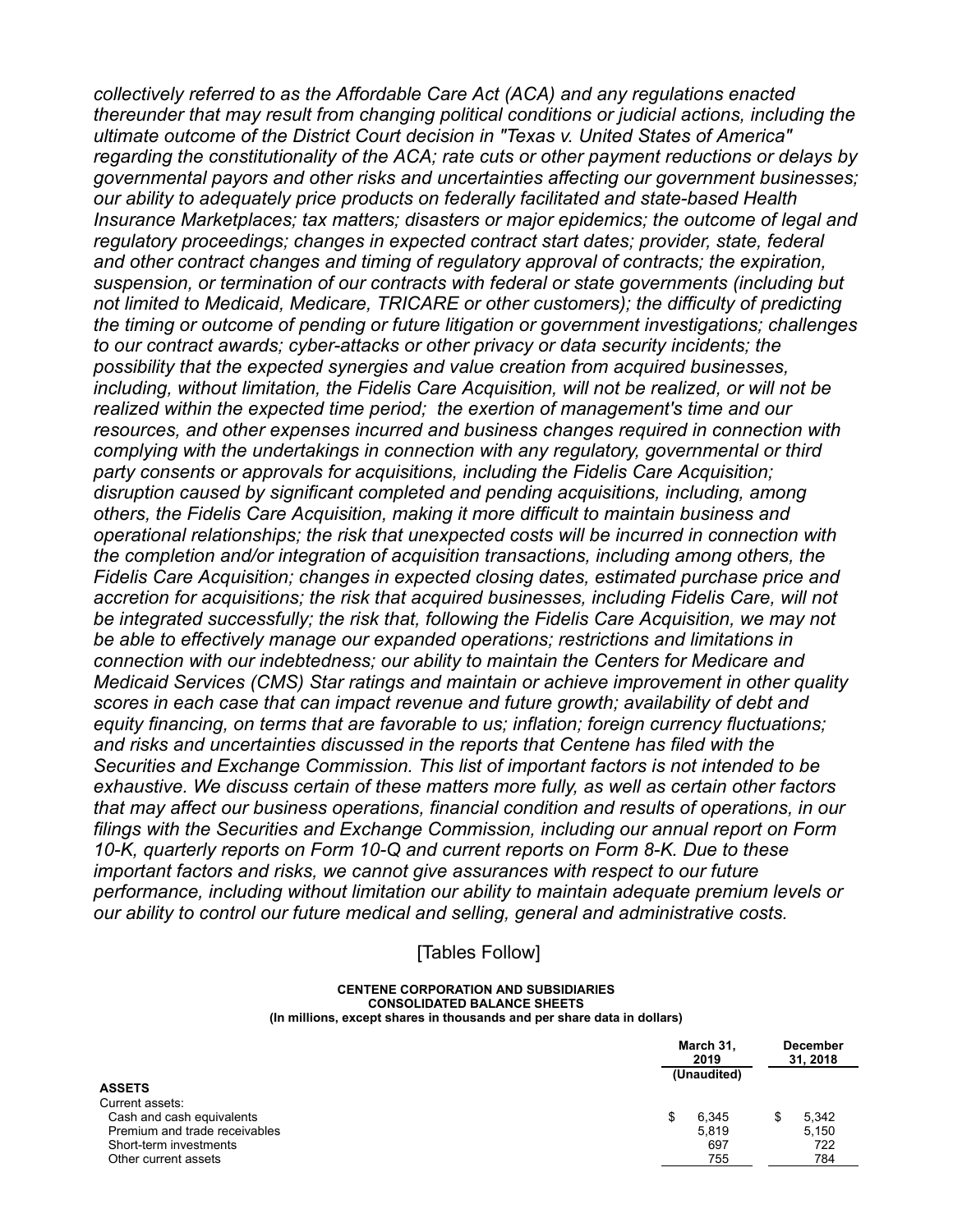| Total current assets                                                                                                                                                                | 13,616       | 11,998       |
|-------------------------------------------------------------------------------------------------------------------------------------------------------------------------------------|--------------|--------------|
| Long-term investments                                                                                                                                                               | 7.186        | 6,861        |
| <b>Restricted deposits</b>                                                                                                                                                          | 582          | 555          |
| Property, software and equipment, net                                                                                                                                               | 1,800        | 1,706        |
| Goodwill                                                                                                                                                                            | 6,981        | 7,015        |
| Intangible assets, net                                                                                                                                                              | 2,208        | 2,239        |
| Other long-term assets                                                                                                                                                              | 1,196        | 527          |
| <b>Total assets</b>                                                                                                                                                                 | 33,569       | \$<br>30.901 |
| LIABILITIES, REDEEMABLE NONCONTROLLING INTERESTS AND STOCKHOLDERS' EQUITY<br>Current liabilities:                                                                                   |              |              |
| Medical claims liability                                                                                                                                                            | \$<br>7,381  | \$<br>6,831  |
| Accounts payable and accrued expenses                                                                                                                                               | 4,641        | 4,051        |
| Return of premium payable                                                                                                                                                           | 718          | 666          |
| Unearned revenue                                                                                                                                                                    | 363          | 385          |
| Current portion of long-term debt                                                                                                                                                   | 40           | 38           |
| <b>Total current liabilities</b>                                                                                                                                                    | 13,143       | 11,971       |
| Long-term debt                                                                                                                                                                      | 6.775        | 6,648        |
| Other long-term liabilities                                                                                                                                                         | 2,007        | 1,259        |
| <b>Total liabilities</b>                                                                                                                                                            | 21,925       | 19,878       |
| Commitments and contingencies                                                                                                                                                       |              |              |
| Redeemable noncontrolling interests                                                                                                                                                 | 10           | 10           |
| Stockholders' equity:                                                                                                                                                               |              |              |
| Preferred stock, \$0.001 par value; authorized 10,000 shares; no shares issued or outstanding at                                                                                    |              |              |
| March 31, 2019 and December 31, 2018                                                                                                                                                |              |              |
| Common stock, \$0.001 par value; authorized 800,000 shares; 419,058 issued and 413,305<br>outstanding at March 31, 2019, and 417,695 issued and 412,478 outstanding at December 31, |              |              |
| 2018                                                                                                                                                                                |              |              |
| Additional paid-in capital                                                                                                                                                          | 7,491        | 7,449        |
| Accumulated other comprehensive earnings (loss)                                                                                                                                     | 38           | (56)         |
| Retained earnings                                                                                                                                                                   | 4,185        | 3,663        |
| Treasury stock, at cost (5,753 and 5,217 shares, respectively)                                                                                                                      | (174)        | (139)        |
| Total Centene stockholders' equity                                                                                                                                                  | 11,540       | 10,917       |
| Noncontrolling interest                                                                                                                                                             | 94           | 96           |
| Total stockholders' equity                                                                                                                                                          | 11,634       | 11.013       |
| Total liabilities, redeemable noncontrolling interests and stockholders' equity                                                                                                     | \$<br>33,569 | \$<br>30,901 |

#### **CENTENE CORPORATION AND SUBSIDIARIES CONSOLIDATED STATEMENTS OF OPERATIONS (In millions, except shares in thousands and per share data in dollars) (Unaudited)**

|                                                                    | Three Months Ended March 31, |              |  |
|--------------------------------------------------------------------|------------------------------|--------------|--|
|                                                                    | 2019                         | 2018         |  |
| Revenues:                                                          |                              |              |  |
| Premium                                                            | \$<br>16,203                 | \$<br>11,903 |  |
| Service                                                            | 635                          | 653          |  |
| Premium and service revenues                                       | 16,838                       | 12,556       |  |
| Premium tax and health insurer fee                                 | 1,606                        | 638          |  |
| <b>Total revenues</b>                                              | 18,444                       | 13,194       |  |
| <b>Expenses:</b>                                                   |                              |              |  |
| Medical costs                                                      | 13,882                       | 10,039       |  |
| Cost of services                                                   | 544                          | 543          |  |
| Selling, general and administrative expenses                       | 1,609                        | 1,316        |  |
| Amortization of acquired intangible assets                         | 65                           | 39           |  |
| Premium tax expense                                                | 1,659                        | 546          |  |
| Health insurer fee expense                                         |                              | 171          |  |
| Total operating expenses                                           | 17,759                       | 12,654       |  |
| Earnings from operations                                           | 685                          | 540          |  |
| Other income (expense):                                            |                              |              |  |
| Investment and other income                                        | 99                           | 41           |  |
| Interest expense                                                   | (99)                         | (68)         |  |
| Earnings from operations, before income tax expense                | 685                          | 513          |  |
| Income tax expense                                                 | 166                          | 175          |  |
| Net earnings                                                       | 519                          | 338          |  |
| Loss attributable to noncontrolling interests                      | 3                            | 2            |  |
| Net earnings attributable to Centene Corporation                   | 522<br>\$                    | \$<br>340    |  |
| Net earnings per common share attributable to Centene Corporation: |                              |              |  |
| Basic earnings per common share                                    | 1.26<br>\$                   | \$<br>0.98   |  |

Diluted earnings per common share **\$ 1.24** \$ 0.96

**Weighted average number of common shares outstanding:**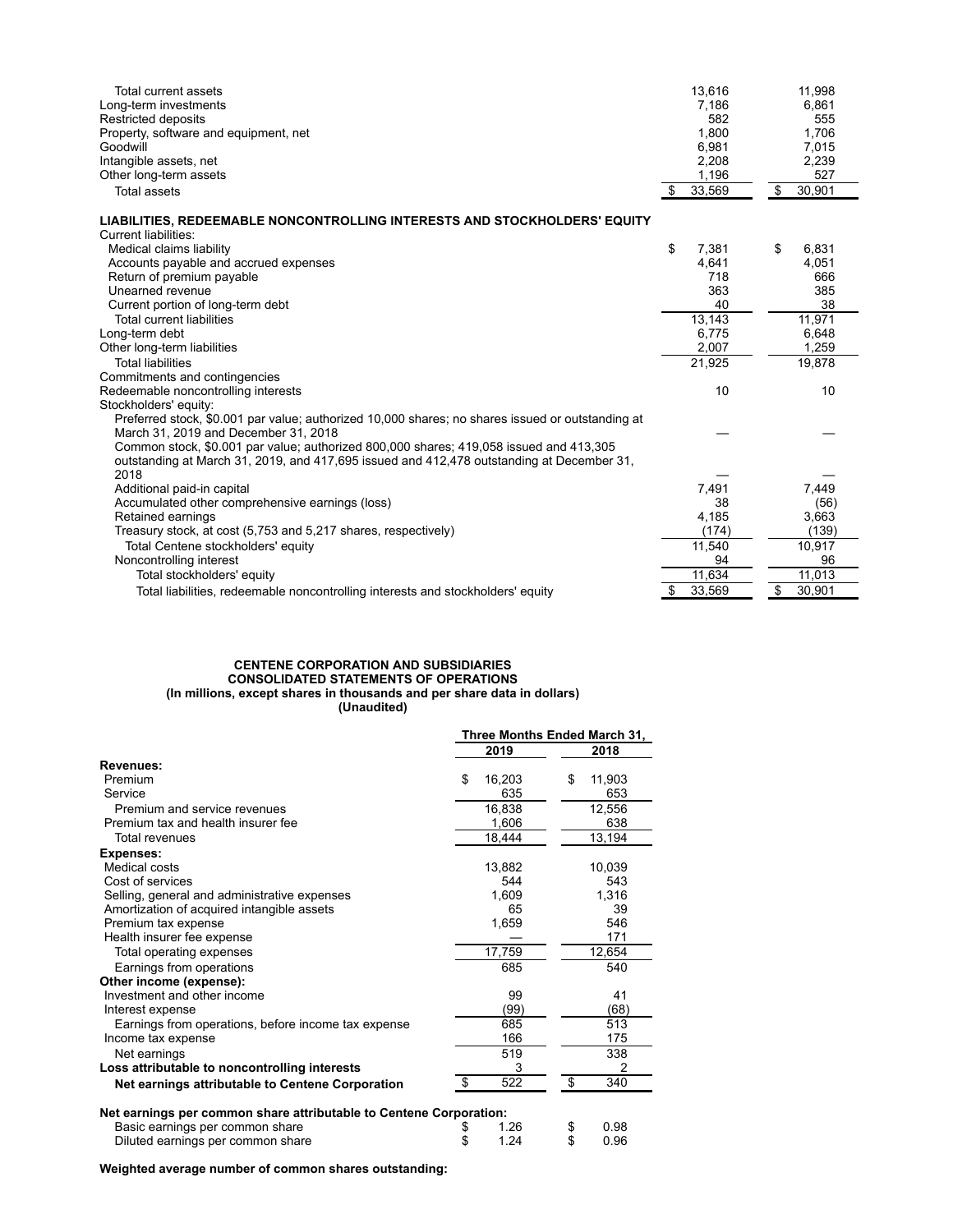| Basic   | 412.924 | 347.843 |
|---------|---------|---------|
| Diluted | 419.752 | 355,380 |

#### **CENTENE CORPORATION AND SUBSIDIARIES CONSOLIDATED STATEMENTS OF CASH FLOWS (In millions) (Unaudited)**

|                                                                                       | Three Months Ended March 31, |       |    |          |
|---------------------------------------------------------------------------------------|------------------------------|-------|----|----------|
|                                                                                       |                              | 2019  |    | 2018     |
| Cash flows from operating activities:                                                 |                              |       |    |          |
| Net earnings                                                                          | \$                           | 519   | \$ | 338      |
| Adjustments to reconcile net earnings to net cash provided by operating activities    |                              |       |    |          |
| Depreciation and amortization                                                         |                              | 155   |    | 104      |
| Stock compensation expense                                                            |                              | 38    |    | 33       |
| Deferred income taxes                                                                 |                              | 23    |    | 30       |
| Changes in assets and liabilities                                                     |                              |       |    |          |
| Premium and trade receivables                                                         |                              | (662) |    | (176)    |
| Other assets                                                                          |                              | 20    |    | 51       |
| Medical claims liabilities                                                            |                              | 548   |    | 485      |
| Unearned revenue                                                                      |                              | (22)  |    | 317      |
| Accounts payable and accrued expenses                                                 |                              | 357   |    | 157      |
| Other long-term liabilities                                                           |                              | 347   |    | 477      |
| Other operating activities, net                                                       |                              | (7)   |    | 30       |
| Net cash provided by operating activities                                             |                              | 1,316 |    | 1,846    |
| Cash flows from investing activities:                                                 |                              |       |    |          |
| Capital expenditures                                                                  |                              | (176) |    | (218)    |
| Purchases of investments                                                              |                              | (580) |    | (765)    |
| Sales and maturities of investments                                                   |                              | 383   |    | 445      |
| Acquisitions, net of cash acquired                                                    |                              |       |    | (226)    |
| Net cash used in investing activities                                                 |                              | (373) |    | (764)    |
| Cash flows from financing activities:                                                 |                              |       |    |          |
| Proceeds from long-term debt                                                          |                              | 1,018 |    | 2,015    |
| Payments of long-term debt                                                            |                              | (927) |    | (1, 491) |
| Common stock repurchases                                                              |                              | (35)  |    | (9)      |
| Other financing activities, net                                                       |                              | 2     |    | (2)      |
| Net cash provided by financing activities                                             |                              | 58    |    | 513      |
| Net increase in cash, cash equivalents and restricted cash and cash equivalents       |                              | 1,001 |    | 1,595    |
| Cash, cash equivalents, and restricted cash and cash equivalents, beginning of period |                              | 5,350 |    | 4,089    |
| Cash, cash equivalents, and restricted cash and cash equivalents, end of period       | \$                           | 6,351 | \$ | 5,684    |
| Supplemental disclosures of cash flow information:                                    |                              |       |    |          |
| Interest paid                                                                         | \$                           | 87    | \$ | 73       |
| Income taxes paid                                                                     | \$                           | 6     | \$ |          |
| Equity issued in connection with acquisitions                                         | \$                           |       | \$ | 324      |

The following table provides a reconciliation of cash, cash equivalents, and restricted cash and cash equivalents reported within the Consolidated Balance Sheets to the totals above: **March 31,**

|                                                                        | March 31. |       |  |  |
|------------------------------------------------------------------------|-----------|-------|--|--|
|                                                                        | 2019      | 2018  |  |  |
| Cash and cash equivalents                                              | 6.345     | 5.668 |  |  |
| Restricted cash and cash equivalents, included in restricted deposits  |           | 16    |  |  |
| Total cash, cash equivalents, and restricted cash and cash equivalents | 6.351     | 5.684 |  |  |

#### **CENTENE CORPORATION SUPPLEMENTAL FINANCIAL DATA**

|                                                    | Q1<br>2019 | Q4<br>2018 | Q3<br>2018 | Q <sub>2</sub><br>2018 | Q1<br>2018 |
|----------------------------------------------------|------------|------------|------------|------------------------|------------|
| <b>MANAGED CARE MEMBERSHIP BY LINE OF BUSINESS</b> |            |            |            |                        |            |
|                                                    |            |            |            |                        |            |
| Medicaid:                                          |            |            |            |                        |            |
| TANF, CHIP & Foster Care                           | 7.491.100  | 7.356.200  | 7.260.500  | 5.852.000              | 5,776,600  |
| ABD & LTSS                                         | 1.036.200  | 1.002.100  | 964.200    | 874.200                | 866.000    |
| <b>Behavioral Health</b>                           | 56.000     | 36.500     | 455.900    | 454,600                | 454,500    |
| Total Medicaid                                     | 8.583.300  | 8.394.800  | 8.680.600  | 7.180.800              | 7.097.100  |
| Commercial                                         | 2,472,700  | 1,978,000  | 2,062,500  | 2,051,700              | 2,161,200  |
| Medicare <sup>(1)</sup>                            | 393.900    | 416.900    | 417.400    | 343,800                | 343.400    |
| Correctional                                       | 153.200    | 151,300    | 150.900    | 157,900                | 157,300    |
| Total at-risk membership                           | 11,603,100 | 10,941,000 | 11,311,400 | 9,734,200              | 9,759,000  |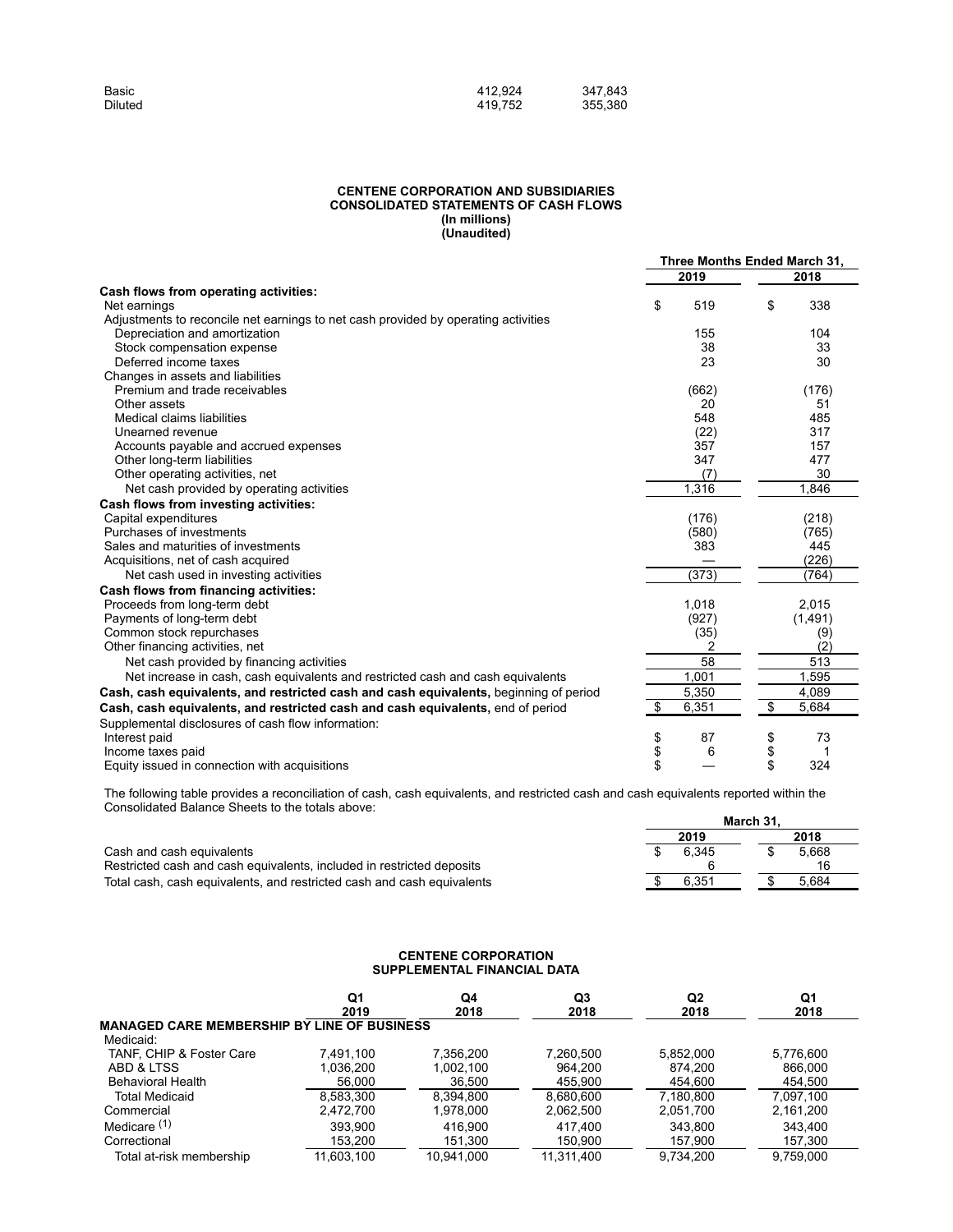| <b>TRICARE eligibles</b><br>Non-risk membership<br>Total                                                                                                                  |               | 2,855,800<br>211.900<br>14,670,800 |      | 2,858,900<br>219,700<br>14,019,600 |               |                                                                                                                       | 2,858,900<br>219,000<br>14,389,300 |               | 2,851,500<br>218,100<br>12,803,800 |      | 2,851,500<br>218,900<br>12,829,400 |               |
|---------------------------------------------------------------------------------------------------------------------------------------------------------------------------|---------------|------------------------------------|------|------------------------------------|---------------|-----------------------------------------------------------------------------------------------------------------------|------------------------------------|---------------|------------------------------------|------|------------------------------------|---------------|
| (1) Membership includes Medicare Advantage, Medicare Supplement, Special Needs Plans, and MMP.                                                                            |               |                                    |      |                                    |               |                                                                                                                       |                                    |               |                                    |      |                                    |               |
| <b>NUMBER OF EMPLOYEES</b>                                                                                                                                                |               | 48,100                             |      | 47,300                             |               |                                                                                                                       | 45,400                             |               | 41,200                             |      | 34,800                             |               |
| DAYS IN CLAIMS PAYABLE (2)                                                                                                                                                |               | 48                                 |      | 48                                 |               |                                                                                                                       | 51                                 |               | 44                                 |      | 43                                 |               |
| (2) Days in claims payable is a calculation of medical claims liabilities at the end of the period divided by average claims expense per<br>calendar day for such period. |               |                                    |      |                                    |               |                                                                                                                       |                                    |               |                                    |      |                                    |               |
| <b>CASH, INVESTMENTS AND RESTRICTED DEPOSITS (in millions)</b>                                                                                                            |               |                                    |      |                                    |               |                                                                                                                       |                                    |               |                                    |      |                                    |               |
| Regulated<br>Unregulated                                                                                                                                                  | \$            | 14,303<br>507                      |      | \$<br>13,002<br>478                |               | \$                                                                                                                    | 13,782<br>481                      |               | \$<br>11.455<br>3,543              |      | \$<br>11,398<br>452                |               |
| Total                                                                                                                                                                     | \$            | 14,810                             |      | \$<br>13,480                       |               | \$                                                                                                                    | 14,263                             |               | \$<br>14,998                       |      | \$<br>11,850                       |               |
| <b>DEBT TO CAPITALIZATION</b><br><b>DEBT TO CAPITALIZATION</b><br><b>EXCLUDING NON-RECOURSE</b>                                                                           |               | 36.9                               | $\%$ | 37.8                               | $\frac{0}{0}$ |                                                                                                                       | 37.3                               | $\frac{0}{0}$ | 37.0                               | $\%$ | 40.6                               | $\%$          |
| DEF <sup>(3)</sup><br>$\cdot$ $\cdot$ $\cdot$                                                                                                                             | $\sim$ $\sim$ | 36.5                               | $\%$ | 37.4                               | $\%$          | $\mathbf{r}$ , $\mathbf{r}$ , $\mathbf{r}$ , $\mathbf{r}$ , $\mathbf{r}$ , $\mathbf{r}$ , $\mathbf{r}$ , $\mathbf{r}$ | 36.9                               | $\%$          | 36.7 %<br>$\overline{a}$           |      | 40.3                               | $\frac{0}{0}$ |

(3) The non-recourse debt represents the Company's mortgage note payable (\$57 million at March 31, 2019) and construction loan payable (\$78 million at March 31, 2019).

Debt to capitalization is calculated as follows: total debt divided by (total debt + total equity).

## **OPERATING RATIOS**

|                             | Three Months Ended March 31, |               |                       |  |  |  |  |
|-----------------------------|------------------------------|---------------|-----------------------|--|--|--|--|
|                             | 2019                         |               | 2018                  |  |  |  |  |
| HBR.                        | 857                          | $\frac{0}{6}$ | %<br>84 3             |  |  |  |  |
| SG&A expense ratio          | 96                           | %             | %<br>10.5             |  |  |  |  |
| Adjusted SG&A expense ratio | 9.5                          | %             | $\frac{0}{6}$<br>10.3 |  |  |  |  |

## **MEDICAL CLAIMS LIABILITY**

The changes in medical claims liability are summarized as follows (in millions):

| Balance, March 31, 2018                          | 4,771  |
|--------------------------------------------------|--------|
| Less: reinsurance recoverable                    | 13     |
| Balance, March 31, 2018, net                     | 4,758  |
| Acquisitions and purchase accounting adjustments | 1.210  |
| Less: acquired reinsurance recoverable           | 8      |
| Incurred related to:                             |        |
| Current period                                   | 50,370 |
| Prior period (1)                                 | (470)  |
| Total incurred                                   | 49,900 |
| Paid related to:                                 |        |
| Current period                                   | 44.516 |
| Prior period                                     | 3,983  |
| Total paid                                       | 48,499 |
| Balance, March 31, 2019, net                     | 7.361  |
| Plus: reinsurance recoverable                    | 20     |
| <b>Balance, March 31, 2019</b>                   | 7,381  |

(1) Incurred related to prior period does not include development on the acquired Fidelis Care medical claims liability as we closed that acquisition on July 1, 2018. Our Form 10-Q presents a rollforward for the three months ended March 31, 2019, which includes the development on Fidelis Care reserves, subsequent to the acquisition.

Centene's claims reserving process utilizes a consistent actuarial methodology to estimate Centene's ultimate liability. Any reduction in the "Incurred related to: Prior period" amount may be offset as Centene actuarially determines "Incurred related to: Current period." As such, only in the absence of a consistent reserving methodology would favorable development of prior period claims liability estimates reduce medical costs. Centene